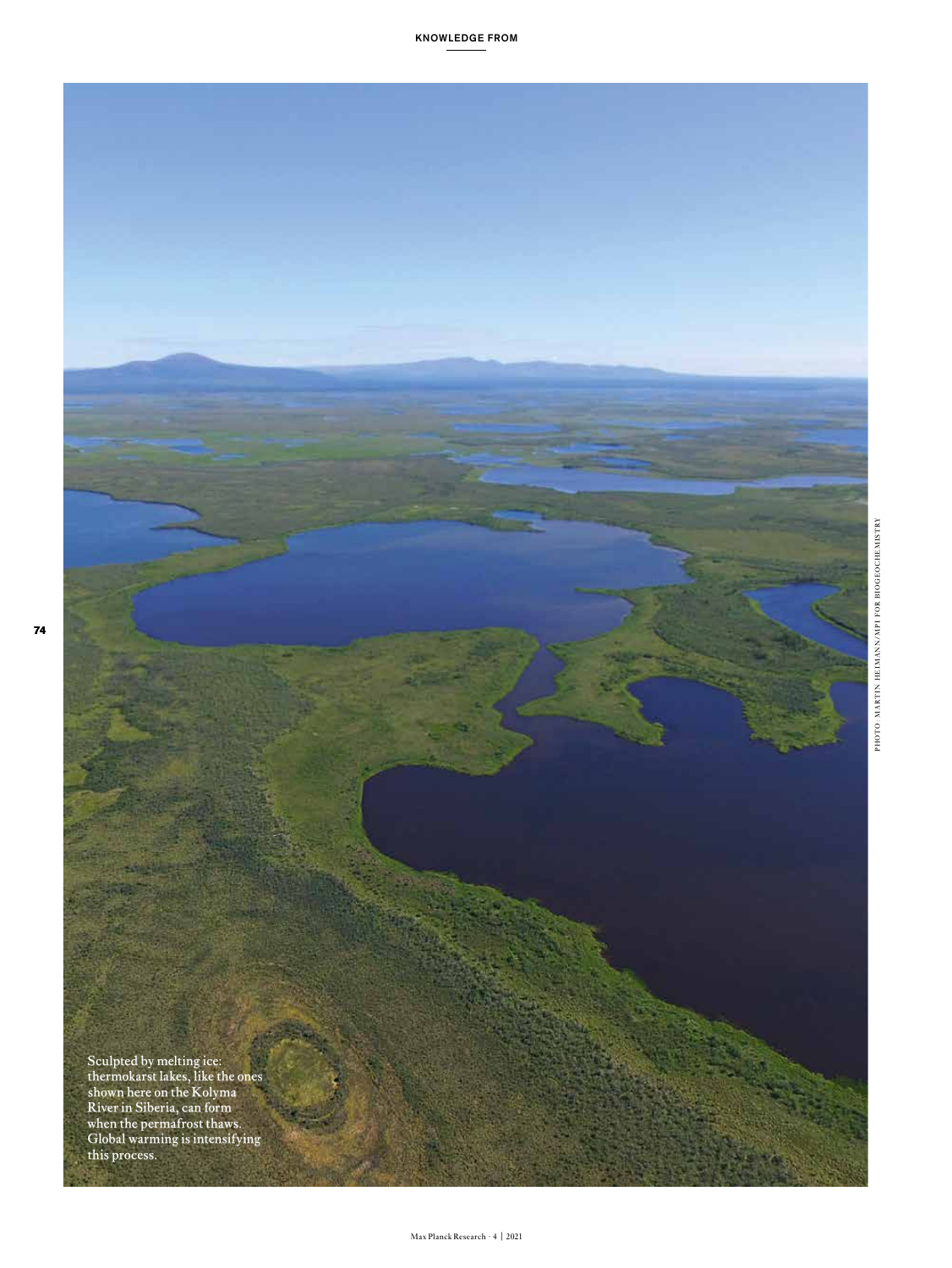# THAWING **PERMAFROST**

*TEXT: KLAUS JACOB*

Over a trillion tons of carbon are sequestered in permanently frozen soils (permafrost), especially in the Arctic Circle. But this frozen ground is steadily thawing as a result of climate change. Whether or not this will lead to the release of large quantities of greenhouse gases is one of the vital unresolved questions in climate research. Mathias Göckede, who heads a research group at the Max Planck Institute for Biogeochemistry in Jena, is among those looking into this question and he has already come up with some surprising answers.

> The terrain doesn't exactly look as if it could be helping to fuel global warming – there are no open-pit mines from which bucket-wheel excavators are scooping out coal, no oil industry drilling rigs, and no forests threatened by drought or slash-and-burn agriculture. Instead, the vegetation is rather sparse, only broken now and then by small groups of trees, and a scattering of smaller and larger lakes, partly connected by natural channels. Many permafrost areas display a peculiar charm all their own. Yet, as idyllic as they may seem, the lakes bear witness to a profound change, because many of them have only been created since global warming has been causing once permanently frozen soils to thaw, which could also dissolve the carbon reservoir stored

within the permafrost. According to one theory espoused by climate researchers, as temperatures rise, large quantities of this element – which had previously been bound by year-round frost – could escape into the atmosphere in the form of the greenhouse gases methane and carbon dioxide, which would accelerate global warming and thus climate change. Mathias Göckede, who heads a research group at the Max Planck Institute for Biogeochemistry in Jena, is currently investigating the extent to which this fear is justified.

About a quarter of the landmass in the northern hemisphere, including almost the whole of Greenland, large parts of Siberia, northern Canada, and Alaska, is considered a permafrost zone. Experts estimate the organic carbon content of these regions at around 1,500 billion tons, which is theoretically enough to triple the concentration of greenhouse gases in the atmosphere, which means that there is a huge potential for the far north to intensify global warming. The latest report by the Intergovernmental Panel on Climate Change also confirms this. They warn that thawing permafrost is extremely likely to play a role in changing the climate over the

next few centuries. Moreover, if the warming exceeds a critical value, this zone could thaw even further, and the process would become irreversible. **75** Because of the self-reinforcing mechanism involved, the system could go beyond a tipping point.

However, it has not yet been clarified how rapidly this process would unfold and what quantities of greenhouse gases would be emitted in the process. We simply don't have the data. While weather data has been recorded for more than a century, researchers have not been concerned with permafrost soils until recently. Thus far, the available measurement series are not long enough to be able to show a reliable trend against the background of natural weather fluctuations. Winter snowfall can be heavy at times but less extreme in other years; some summers can be extremely dry and some are extremely warm, and then again others are very cold. The COVID-19 pandemic has made research even more difficult: all research trips were canceled during a period of almost two years resulting in gaps in some data series. However, Göckede and his team were fortunate: their Russian colleagues downloaded the data from their devices for them. They were also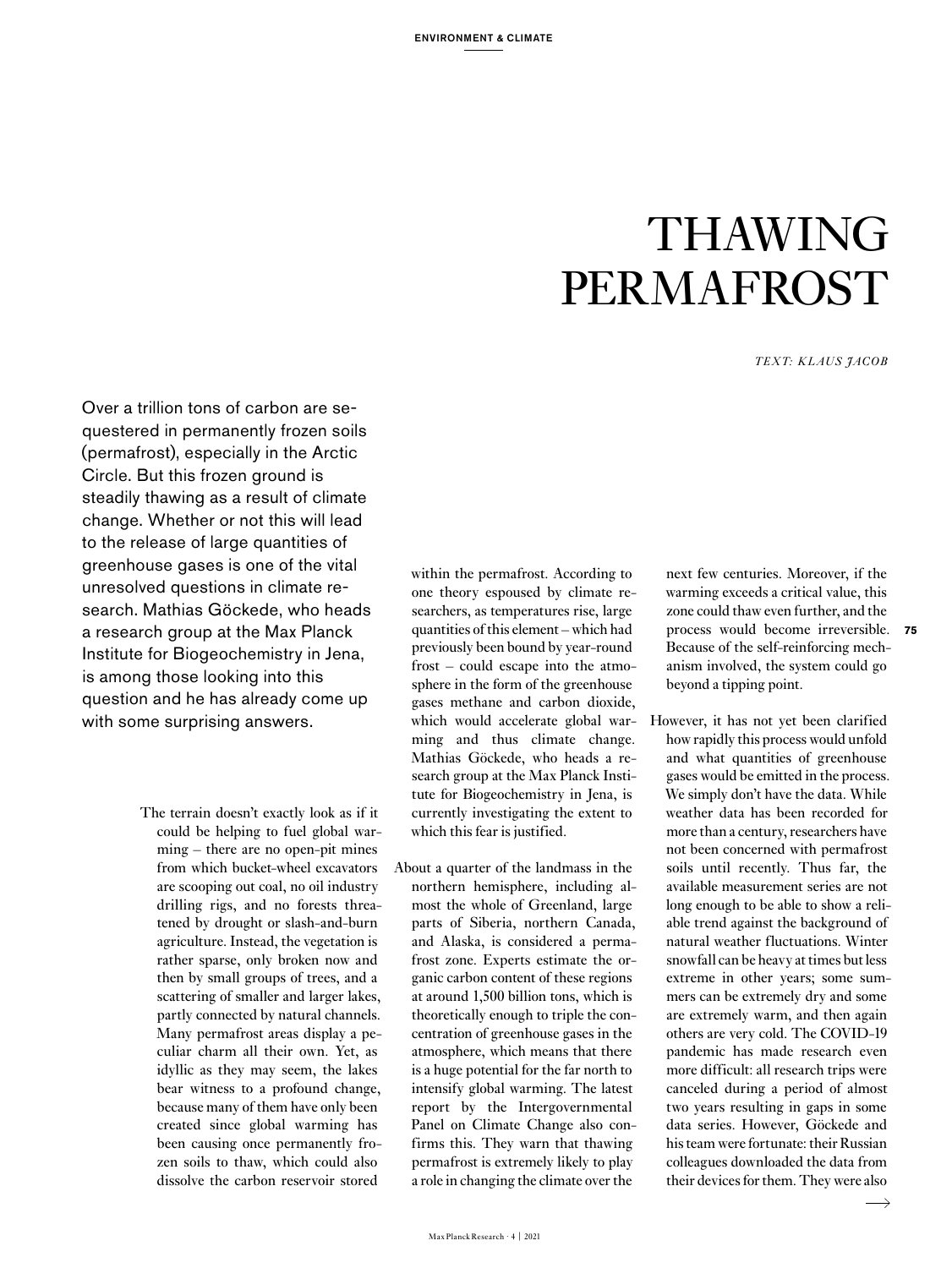able to resume travel as early as September. "Many of my international colleagues were envious because most of them were not yet able to access their survey sites," says Göckede.

- Even without measurements, it is evident that something is changing in the far north. Building foundations are subsiding because the thawing ground no longer supports them. Following a warm, dry summer in 2019, a house collapsed in Chersky where Göckede's research base is located, leaving the elongated building without its central section. And the fuel storage tanks of a combined heat and power plant in the industrial city of Norilsk ruptured in May 2020, resulting in an environmental disaster when more than 20,000 tons of diesel spilled out. Landslides are affecting slopes, and deep craters and lakes are forming as well. Fires ignited by lightning during the increasingly frequent thunderstorms are also rising. "Fires had been extremely rare around Chersky until a few years ago," Göckede explains. A number of wildfires have ravaged areas close to his team's study sites during the past two years, even in floodplains that were assumed to be wet. It is of little consolation that the carcasses of Ice Age animals, such as mammoths or cave bears, will emerge from the eternal ice and can then be studied as a result of climate change.
- Göckede is taking detailed measurements to determine whether additional greenhouse gases are being released through the warming of the permafrost regions and, if so, how much, whereby it is obvious that both methane and carbon dioxide could be released into the atmosphere in the process. To understand this, one first has to consider the forests of the warm south: trees in temperate latitudes and the tropics absorb carbon dioxide from the air, which they then incorporate into their leaves, branches and trunks. When the leaves fall or a tree topples over, microbes decompose the organic matter thus releasing the carbon, so the overall balance in mature forests and a stable climate should be equalized. Different rules apply in permafrost zones, where the upper

layer of the soil thaws in the summer and refreezes in the winter. This socalled active layer, which is not part of the permafrost, is between 40 centimeters and several meters thick. Although sparse vegetation often thrives on it, not all of its detritus decomposes, not only because of the low temperatures, but also due to waterlogging, which is common in Arctic ecosystems. Carbon has therefore accumulated over thousands of years – frozen within the soil, sometimes to a depth of several hundred meters.

If the average temperatures in the Arctic zones rise, which has been observed in recent decades, the soil can thaw to greater depths. This destabilizes the underlying permafrost layers and microbes break down the carbon contained within them, producing greenhouse gases, such as  $CO_2$  and  $CH_4$ , in the process. The microbial commu-

nity in dry ecosystems with well-oxygenated soil primarily produces carbon dioxide. In waterlogged ecosystems, by contrast, anaerobic microorganisms produce methane, which has a particularly strong greenhouse effect. The extent to which thawing permafrost will exacerbate climate change will be significantly affected by the quantity of methane released into the atmosphere.

## The journey there is arduous enough

But accurately measuring the gas exchange between air and soil is truly a challenge. Göckede and his team first have to travel to their study area, which is arduous enough: after flying to Moscow, they then fly another six hours to Yakutsk, the largest city in

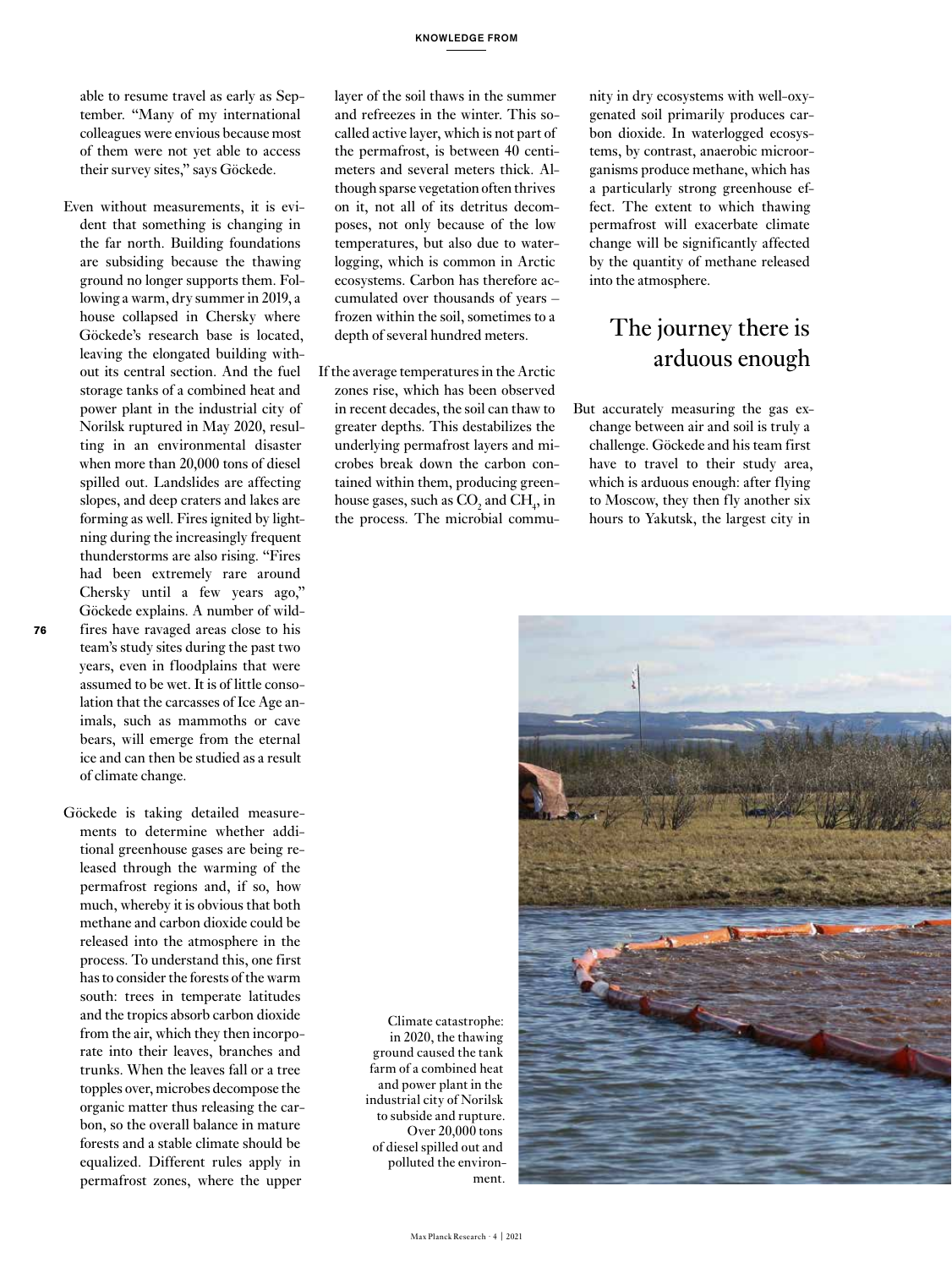the Siberian permafrost zone. Then they take another four-hour flight on a smaller plane to Chersky, which has a population of just 2,500 and lies about 100 kilometers from where the Kolyma River flows into the Arctic Ocean. Once they reach the "Northeast Science Station", a Russian research base, they then set off for their research sites. Their instruments are installed on two towers in an undisturbed area of the tundra in the Kolyma River's floodplain. These devices measure the concentrations of methane, carbon dioxide, and water vapor 20 times per second. Airflows are also recorded. This high frequency is necessary in order to capture the turbulent exchange processes that take place in the near-surface atmosphere. It is a powerful approach to determine the quantity of carbon being absorbed or released by the soil and vegetation. The inhomogeneity

of permafrost zones presents another research problem: no two areas are alike – here a recently formed lake, there a patchy group of scraggly trees, here a floodplain, there a scarp. One would actually have to run numerous test series to get a proper understanding of this localized fragmentation. However, there is one type of terrain that is common, which is characterized by numerous wedge-shaped ice patches that crisscross the ground like a network. When heated, these ice wedges thaw out more and the ground can subside in the affected areas, transforming a previously flat, largely homogeneous tundra surface into a landscape of hollows in which water collects, interspersed with relatively dry islands. It is expected that this process of ice wedge degradation will occur frequently in the far north over the coming decades. The Max Planck researchers artificially replicated this

effect by draining an area of about 200 meters in diameter with the aid of a drainage ditch to see how it changes carbon flows.

# Currently almost no additional greenhouse effect

This experimental area has now been in existence for around seventeen years. Following an initial four-year experiment and a subsequent break of several years, Göckede's team has been continuously measuring and observing how the landscape on the artificial island has been changing for the past eight years. The change is clearly visible: vegetation is thriving and growing taller and, instead of just grass, bushes now grow there as well.

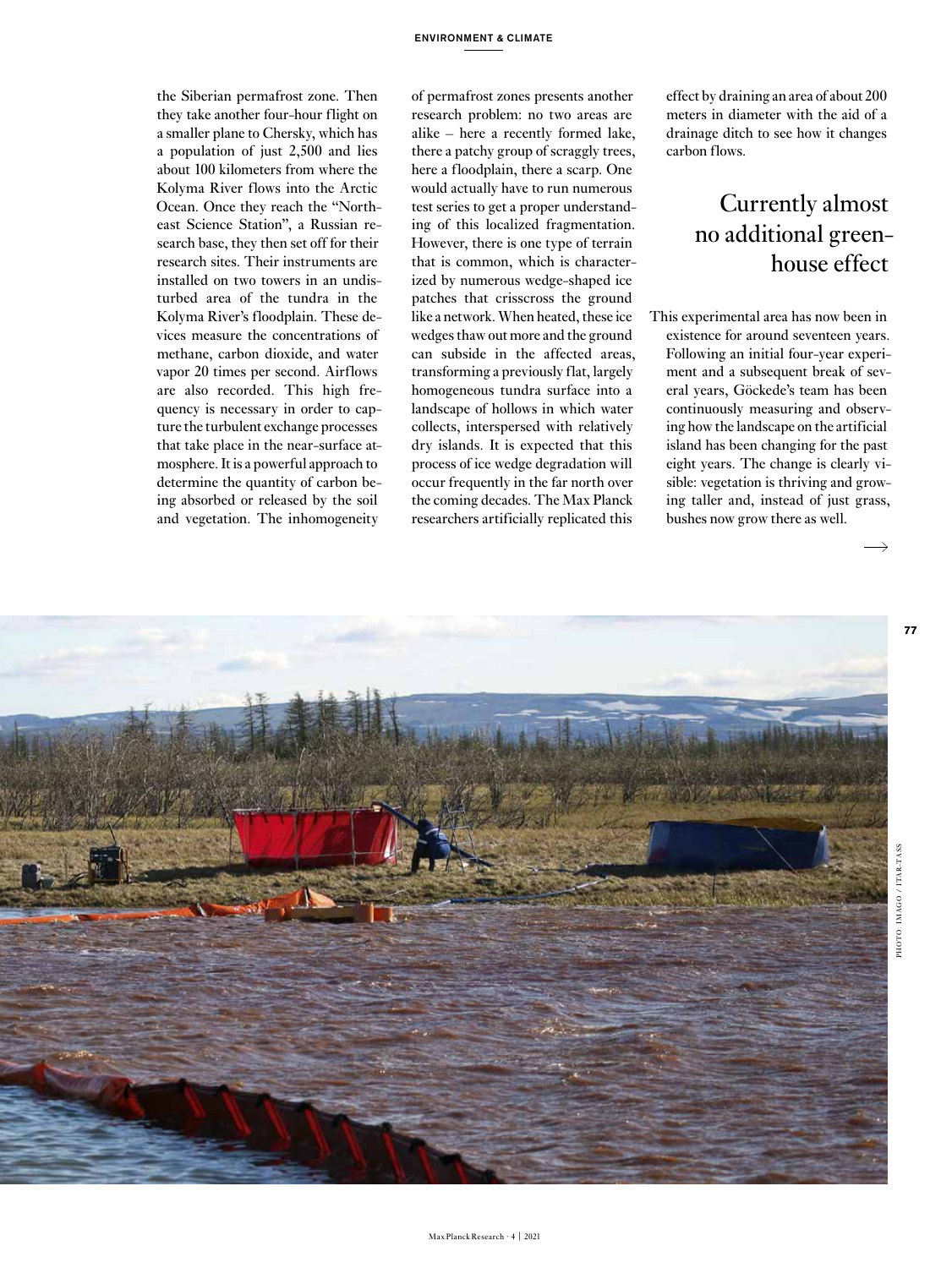- Of course, the greenhouse gas emissions are of particular interest. "We were surprised by the results," says Göckede. Because the largely dry artificial island is no longer a suitable habitat for anaerobic microbes, methane emissions decreased by roughly fifty percent compared to an undisturbed reference area, as the measurements showed. In contrast, the situation regarding carbon dioxide is rather different: the ecosystem should actually have absorbed more CO<sub>2</sub> as the vegetation increased. Yet, the opposite proved true overall: the vegetation actually did suck more carbon dioxide out of the air, but the ecosystem as a whole was now close to neutral regarding  $\mathrm{CO}_2$  exchange. This effect was due to increasing emissions from the thawing permafrost, for which the additional uptake capacity of the vegetation was unable to compensate.
- Because methane is a more efficient greenhouse gas than carbon dioxide, there is currently almost no net additional greenhouse effect. Less methane, more carbon dioxide – "the net effect is amazingly balanced," Göckede explains. Nobody had ex-

**78**

pected that. So, despite the significantly altered properties of the ecosystem, the greenhouse gas balance in disturbed permafrost areas could be similar to that of undisturbed areas in the immediate surroundings on the long-term. But, whether these results can be applied to other Arctic regions remains unclear and only experiments at other sites will be able to shed light on this question.

## Probably more greenhouse gases in the future

- Göckede is rather pessimistic about the long-term development because, as he explains, even if it continues for a few years or decades, the positive effect of enhanced vegetation growth on the carbon budget of permafrost ecosystems will not be permanent, because a point will eventually be reached after which no further growth will be possible – bushes and trees cannot grow infinitely into the sky. It is therefore likely that carbon dioxide and methane emissions will increase as a result of thawing soils.
- Another thing that Göckede's team discovered is the strong influence of snowpack on permafrost. When three times as much snow fell in one winter as in an average year, the upper soil layer in some areas was more than ten degrees warmer than usual, despite the fact that the air temperature was virtually the same as in previous years. Snowy winters can significantly accelerate permafrost thaw because snow insulates the ground.
- Russian researchers are taking an original approach to preserving permafrost and improving its greenhouse gas balance: they are relying on ruminants to do the work. They created the "Pleistocene Park" around 25 years ago and have since brought in entire herds of horses, musk oxen, bison, goats, sheep, and recently even camels at considerable expense. Their thinking is that the animals' excrement will fertilize the soil, thus promoting plant growth and increasing carbon uptake. The animals also scrape the snow aside or compact it in winter, which reduces the insulating effect, which could keep the permafrost frozen despite rising temperatures.

Relatively dry islands form between the newly formed lakes in the thawing permafrost (right). Compared with the original wet ecosystem (left), the water table on the islands (shaded blue area) falls in summer, allowing taller vegetation to grow there. Because of climate change, snow also accumulates earlier in the fall and thaws a bit faster in the early summer. Unlike the wet ecosystem, the dry ecosystem emits  $\mathrm{CO}_2$  but releases less methane, so its net greenhouse gas balance is roughly the same.